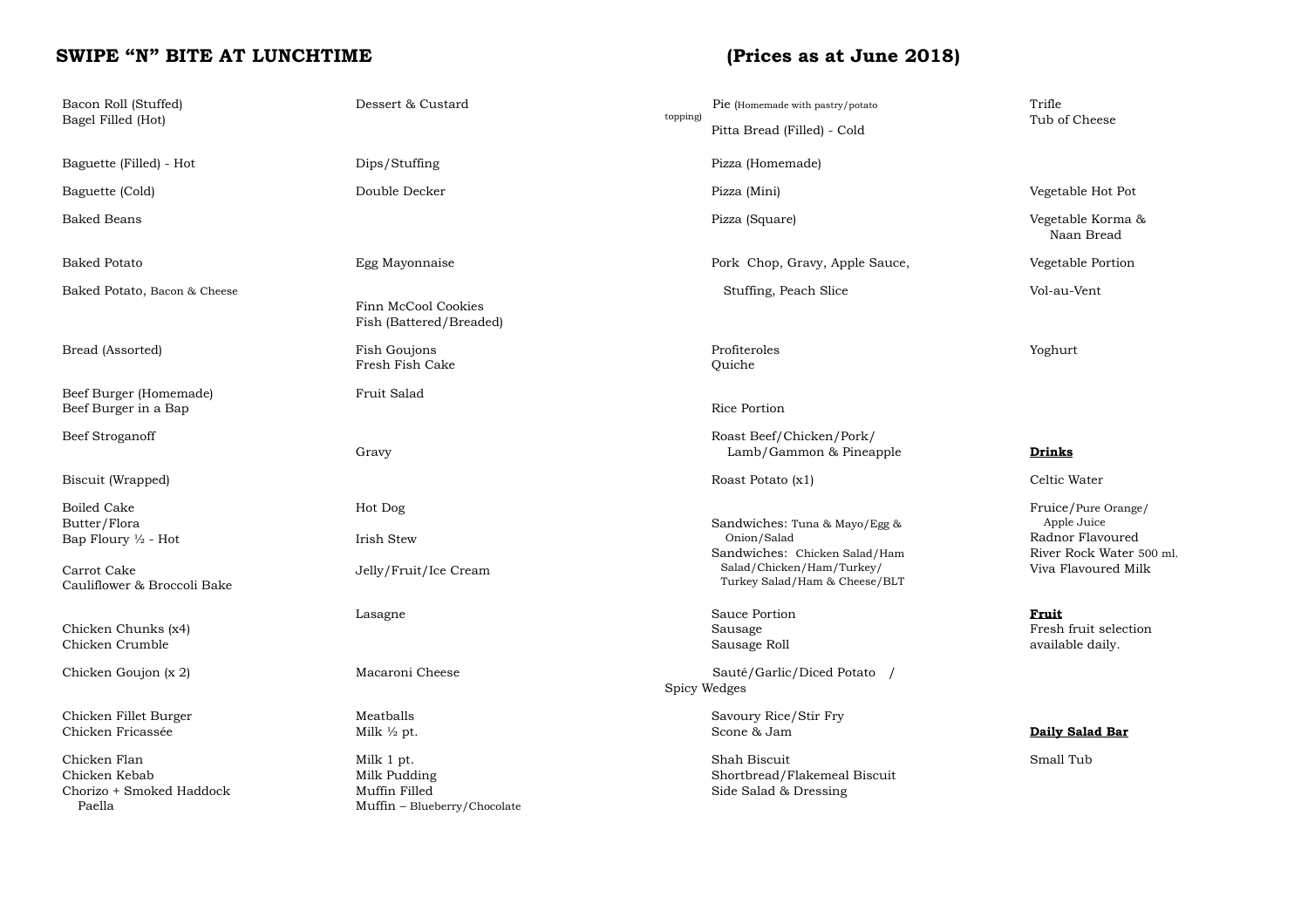| Chilli<br>Chips<br>Ciabatta - Hot           | Omelette                   | Sixth Form Centre Tea/Coffee<br>Soda & Bacon<br>Soda, Bacon & Cheese<br>Soup & Assorted Roll |
|---------------------------------------------|----------------------------|----------------------------------------------------------------------------------------------|
| Clementine                                  | Noodles & BBQ Chicken/Beef | Spaghetti Bolognaise<br>Sweet & Sour Chicken/Pork<br>(NO RICE)                               |
| Corn on the Cob mini<br>Cheesecake          | Panini 1/2                 |                                                                                              |
| Creamed Potatoes x1                         |                            | Toasted Sandwich 1/2                                                                         |
|                                             | Pasta Bake                 | Tortilla Wrap Filled – Cold<br>Tortilla Wrap Filled - Hot                                    |
| Curry (Chicken/Beef/Vegetable)<br>(NO RICE) |                            |                                                                                              |
| Curry/Sweet & Sour Sauce                    |                            |                                                                                              |

Custard Sauce

#### **BREAKFAST MENU**

| Bacon Bagel                         | Apple – Green         |
|-------------------------------------|-----------------------|
| Crusty Roll                         | Apple - Pink Lady     |
| Muffin with Ham and Cheese          | Banana                |
| Hash Browns (3)                     | Fresh Fruit Salad     |
| <b>Healthy Cookie</b>               | Mandarin Orange       |
| Pancake                             | Melon Slice           |
| Porridge with Honey + Fruit Compote | Pineapple Skewer      |
| Pure Apple Juice                    | Selection of Yoghurts |
| Pure Orange Juice                   | <b>Strawberries</b>   |
| Sausage Bap                         | Tub of Grapes         |
| Scone with Butter and Jam           |                       |
| Scrambled Eggs                      |                       |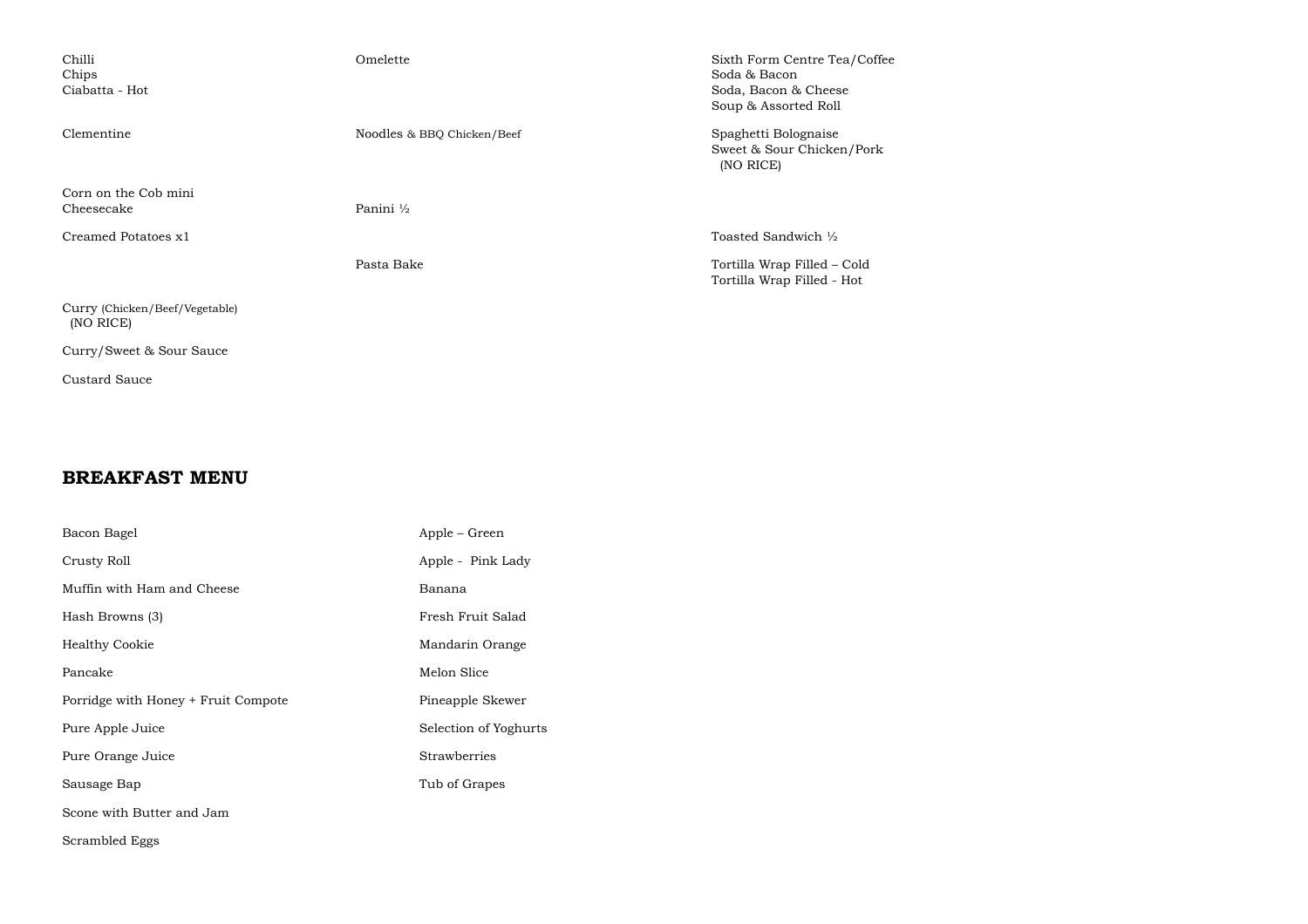Selection of Breakfast Cereals with Milk

Semi Skimmed Milk ½ pt.

Semi Skimmed Milk 1 pt.

Smoothies –

Strawberry and Banana

Orange and Mango

Tea/Coffee - Small

- Large

Toast with Butter x 1 slice

Toasted Cinnamon and Raisin Bagel (½)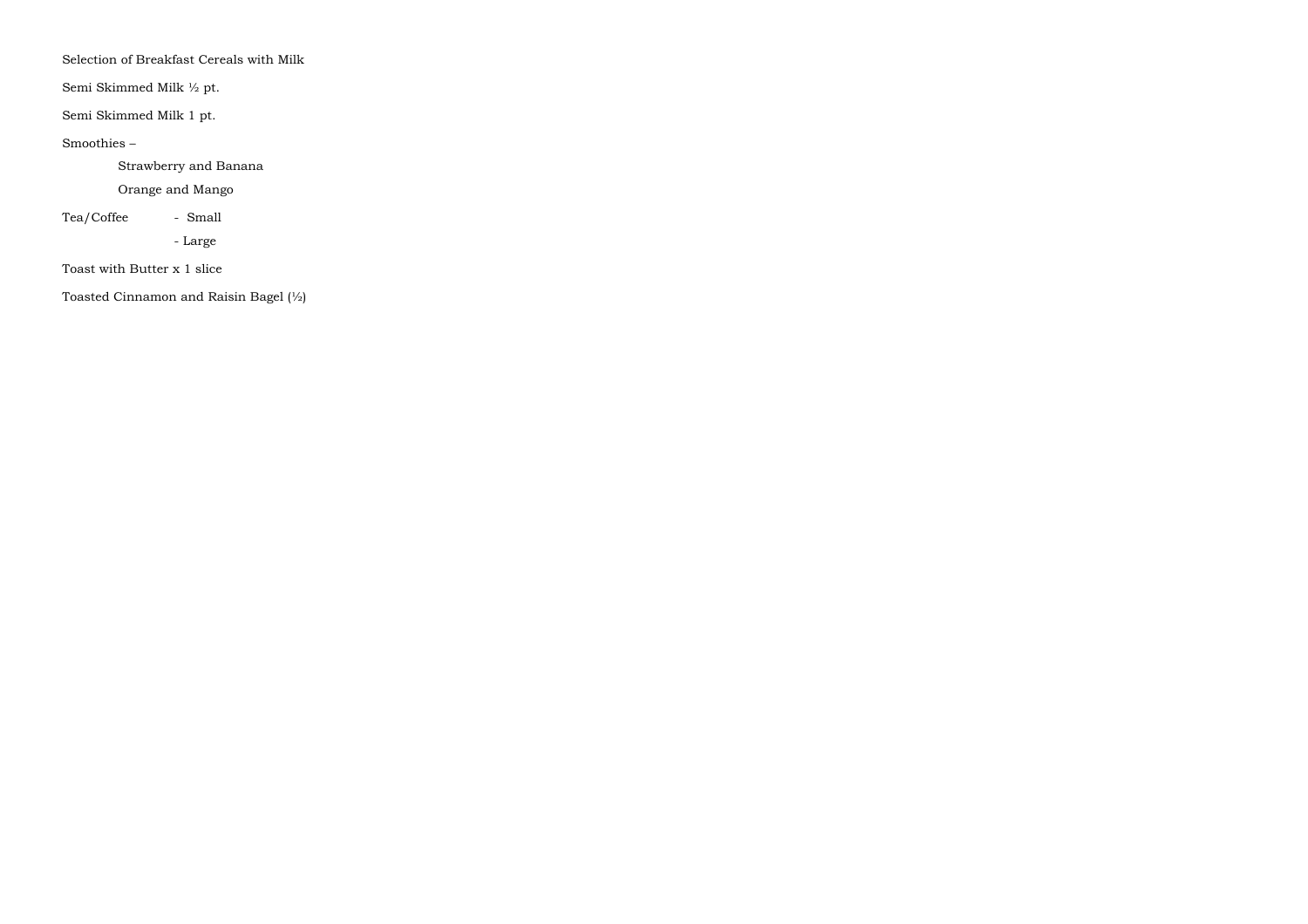### **BREAK TIME MENU**

| Bagel $\left(\frac{1}{2}\right)$ (toasted)                   | Drinks                       |
|--------------------------------------------------------------|------------------------------|
| Cocktail Sausage x 5                                         | Calypso – Apple/Orange       |
| Flatbread Pizza                                              | Fruice – Apple/Orange        |
| Jambon Cheese & Ham                                          | Fruice Cranberry 330 ml.     |
| Muffin $\frac{1}{2}$ Spicy Tomato & Cheese<br>Ham and Cheese | Milk<br>$-$ ½ pt.<br>$1$ pt. |
| Muffin (Homemade)                                            | Princess Apple/Orange        |
| Oatmeal Cookie                                               | Suso – Berry/Orange          |
| Pancake (Small)                                              | Viva 200 ml. Flavoured Milk  |
| Scone                                                        | Water 330 ml. (Randor)       |
| Scone $\binom{1}{2}$ Butter and Jam                          | Water 500 ml. (Celtic)       |
| Toast with Butter (1 slice)                                  | Water 500 ml. (River Rock)   |
| Yoghurt – Frubes                                             | Yazoo                        |
| Yoghurt – Small                                              |                              |

## **Fruit**

Apple – Green (Small) Apple – Pink Lady/Gala/Granny Banana Clementine (Small) Grapes (Tub) Kiwi Melon Slice Peach / Nectarine Pear Pineapple Skewer